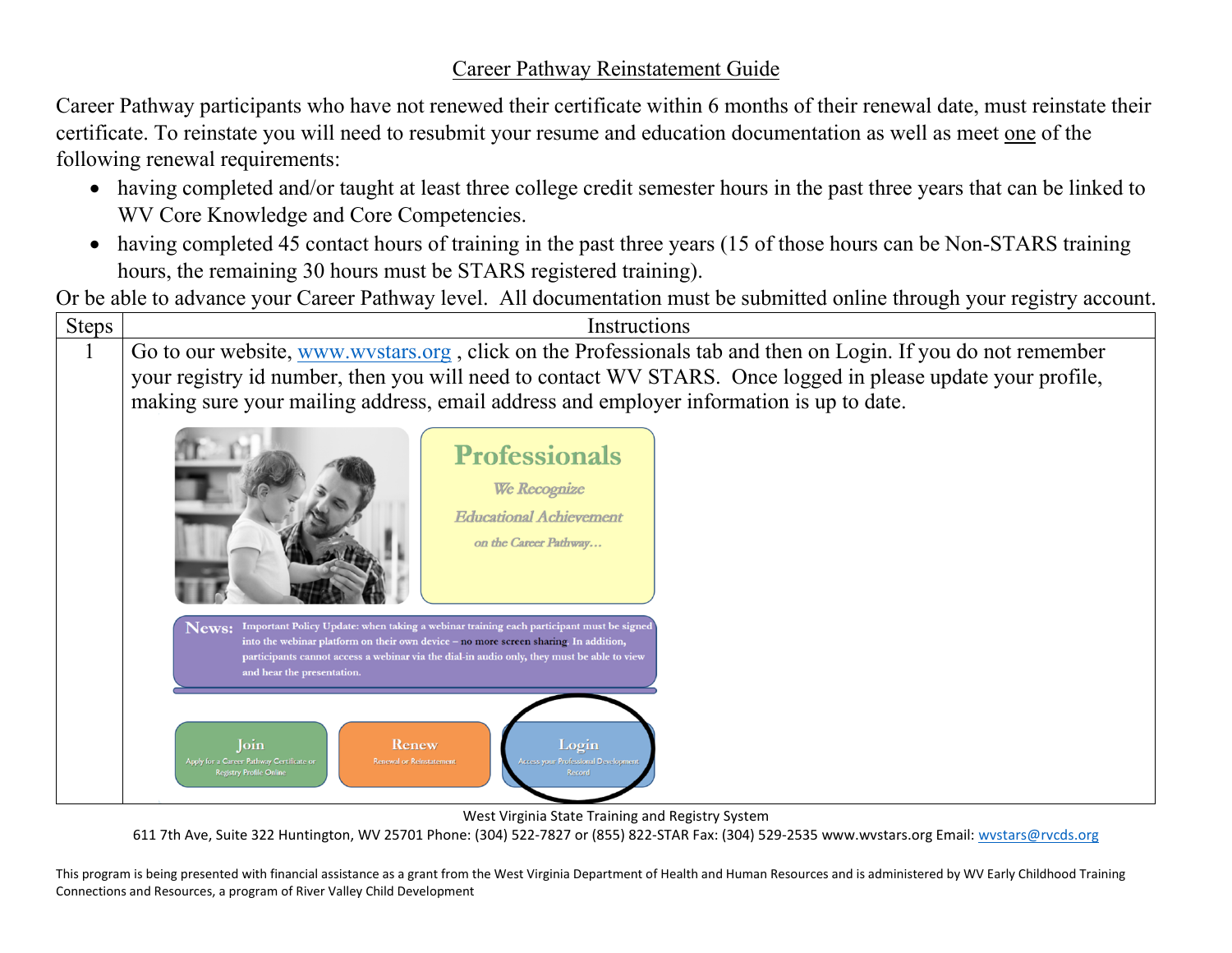| $\overline{2}$ | To submit your resume and education documentation you will click on step 6 of your profile - Career Pathway<br>Credential Application Submission.<br>In the box labeled Credential Type there is a drop-down box that says Please Select a Credential, you will<br>$\bullet$<br>click on this and select Career Pathway Credential. You will then see the word Apply to the right of your |                                                      |              |  |  |  |
|----------------|-------------------------------------------------------------------------------------------------------------------------------------------------------------------------------------------------------------------------------------------------------------------------------------------------------------------------------------------------------------------------------------------|------------------------------------------------------|--------------|--|--|--|
|                |                                                                                                                                                                                                                                                                                                                                                                                           | screen, click on Apply to open the submission boxes. |              |  |  |  |
|                | <b>∕</b> Credential Type                                                                                                                                                                                                                                                                                                                                                                  |                                                      | ۸            |  |  |  |
|                | Career Pathway Credential                                                                                                                                                                                                                                                                                                                                                                 |                                                      |              |  |  |  |
|                | $\mathbb{Z}$ Career Pathway Credential<br>Credential Level(s): 1 - 8<br>(View Criteria)                                                                                                                                                                                                                                                                                                   |                                                      |              |  |  |  |
|                | My Level:                                                                                                                                                                                                                                                                                                                                                                                 |                                                      | <b>Apply</b> |  |  |  |
|                | Date Awarded:                                                                                                                                                                                                                                                                                                                                                                             |                                                      |              |  |  |  |
|                | Expires:                                                                                                                                                                                                                                                                                                                                                                                  |                                                      |              |  |  |  |
|                |                                                                                                                                                                                                                                                                                                                                                                                           |                                                      |              |  |  |  |
|                |                                                                                                                                                                                                                                                                                                                                                                                           |                                                      |              |  |  |  |
|                |                                                                                                                                                                                                                                                                                                                                                                                           |                                                      |              |  |  |  |
|                |                                                                                                                                                                                                                                                                                                                                                                                           |                                                      |              |  |  |  |
|                |                                                                                                                                                                                                                                                                                                                                                                                           |                                                      |              |  |  |  |

West Virginia State Training and Registry System

611 7th Ave, Suite 322 Huntington, WV 25701 Phone: (304) 522-7827 or (855) 822-STAR Fax: (304) 529-2535 www.wvstars.org Email: [wvstars@rvcds.org](mailto:wvstars@rvcds.org)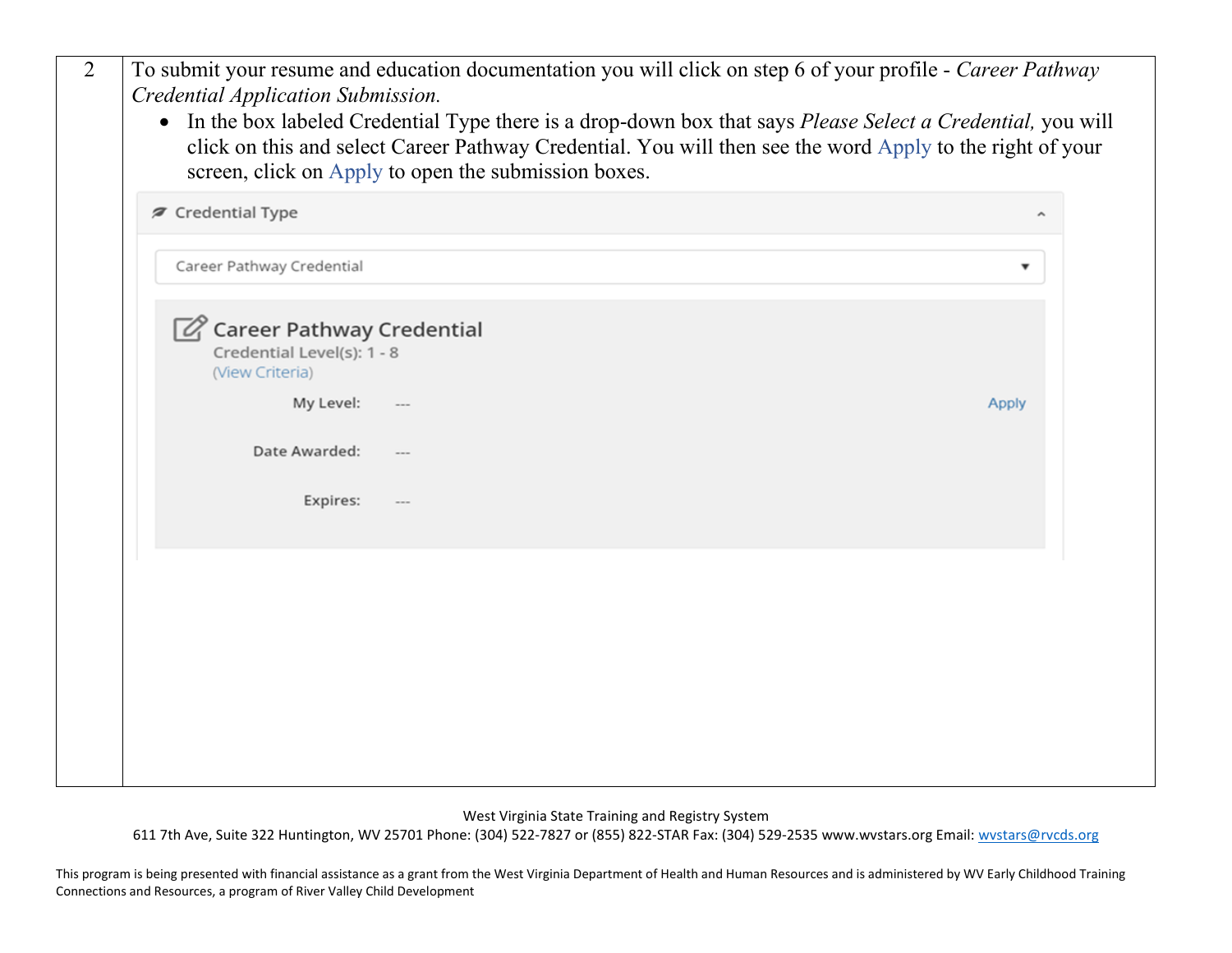| $\overline{3}$ | Experience in Early Care and Education - this is where you will submit your resume<br>• Click on Add New<br>Click on Upload to select the file saved on your computer<br>$\bullet$<br>Once you have selected the correct file you will then need to enter the years of experience you have working<br>$\bullet$<br>in the field of early care and education, if you do not have at least one year of experience, then you will enter<br>$\overline{0}$ .<br>Click $Save$ – you will know you did it correctly as it will show as pending on your screen.<br>$\bullet$ |
|----------------|-----------------------------------------------------------------------------------------------------------------------------------------------------------------------------------------------------------------------------------------------------------------------------------------------------------------------------------------------------------------------------------------------------------------------------------------------------------------------------------------------------------------------------------------------------------------------|
|                | <b>Experience in Early Care and Education</b><br>Please attached a copy of your resume here indicating your years of experience in Early Care and Education. Resume is subject to<br>review.                                                                                                                                                                                                                                                                                                                                                                          |
|                | Adding Experience<br>Please Upload a Copy of a<br>• DSmith - Resume.jpg<br>Remove<br><b>Resume Indicating</b><br>Experience:<br>Years Experience in the<br>0.00<br>$\overline{\mathbf{v}}$<br>Early Care and Education<br>Field:<br>Cancel<br>Save                                                                                                                                                                                                                                                                                                                    |
|                | <b>Max Points Available: 0</b><br><b>My Points: 0</b>                                                                                                                                                                                                                                                                                                                                                                                                                                                                                                                 |
|                |                                                                                                                                                                                                                                                                                                                                                                                                                                                                                                                                                                       |

West Virginia State Training and Registry System

611 7th Ave, Suite 322 Huntington, WV 25701 Phone: (304) 522-7827 or (855) 822-STAR Fax: (304) 529-2535 www.wvstars.org Email: [wvstars@rvcds.org](mailto:wvstars@rvcds.org)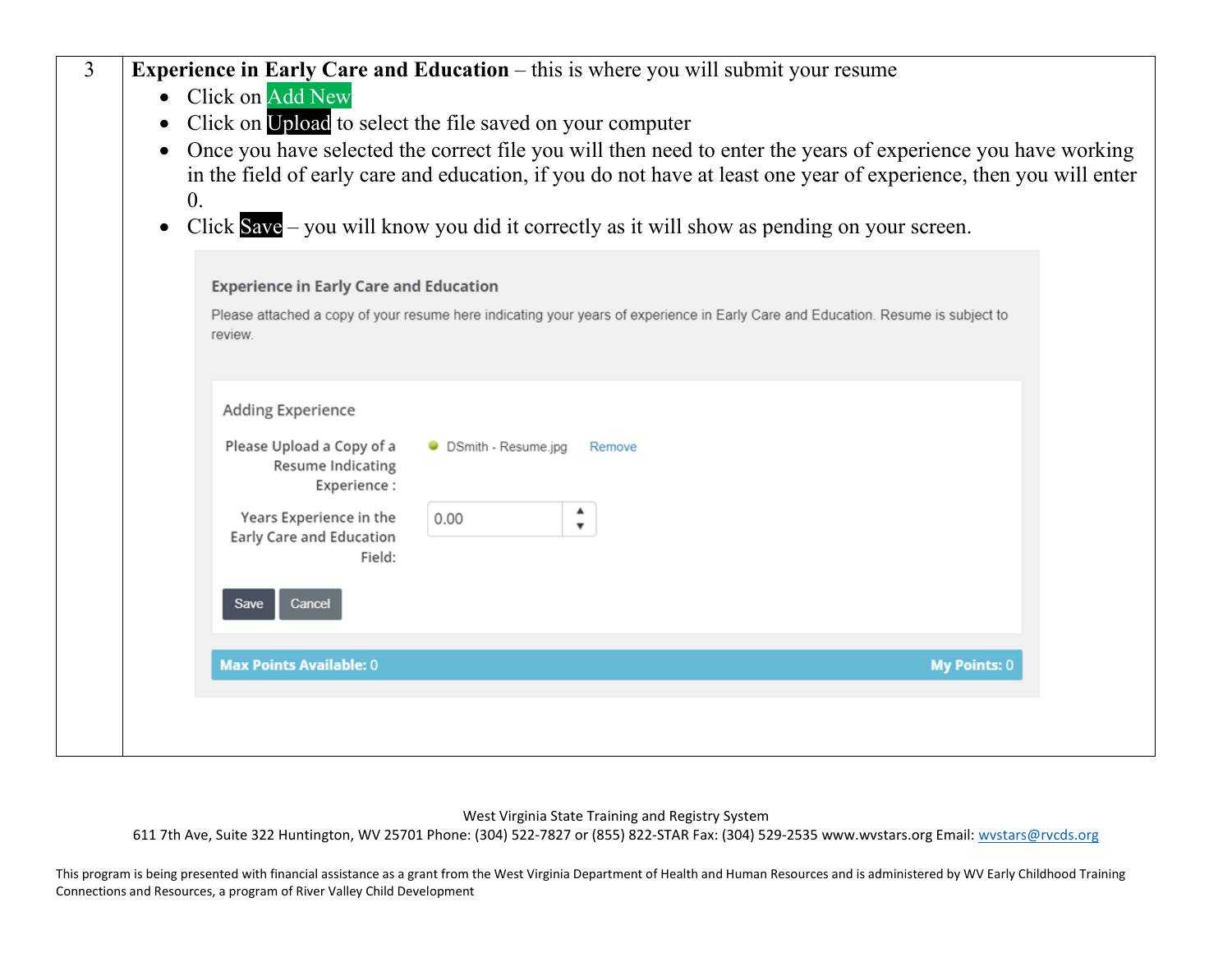4 **Formal Education** – this is where you will upload your education documentation, there are two boxes in which you can submit your documentation.

Box 1 -

- Click on Add New Degree
- Academic Institution if your school is listed then you may select it from the drop-down box
- Institution Not Listed Above if your school was not listed, then you will enter it here
- Degree if your degree is listed you may select if from the drop-down box
- Degree Not Listed Above if it was not listed or you are entering your high school diploma/GED then you can enter that information in this box
- Date Earned enter the date that your college degree or high school diploma/GED was earned
- Click on Upload to select your documentation from your computer
- Click on Save you will know you did it correctly as it will show as pending on your screen

| + Add New Degree                    |                          |                                        |              |  |                                                                                                                                                                                                                                  |   |
|-------------------------------------|--------------------------|----------------------------------------|--------------|--|----------------------------------------------------------------------------------------------------------------------------------------------------------------------------------------------------------------------------------|---|
| Degree                              | Academic Institution     |                                        | Date Earned  |  | <b>Verification Status</b>                                                                                                                                                                                                       |   |
| <b>Adding Degree</b>                |                          |                                        |              |  |                                                                                                                                                                                                                                  |   |
| Academic Institution                |                          | - Select -                             | $\checkmark$ |  |                                                                                                                                                                                                                                  |   |
| <b>Institution Not Listed Above</b> |                          | Huntington High School                 |              |  |                                                                                                                                                                                                                                  |   |
|                                     | Degree                   | - Select -                             | $\checkmark$ |  |                                                                                                                                                                                                                                  |   |
| Degree Not Listed Above             |                          | High School Diploma                    |              |  |                                                                                                                                                                                                                                  |   |
|                                     | * Date Earned            | 5/28/2012                              |              |  |                                                                                                                                                                                                                                  | Ë |
|                                     | <b>Upload Transcript</b> | Smith - High School Diploma.jpg Remove |              |  | Please enter above the name of your High School or other Educational Institution, the Degree name and the Date<br>completed (if still enrolled list today's date). Your uploaded Educational Documentation is subject to review. |   |

West Virginia State Training and Registry System

611 7th Ave, Suite 322 Huntington, WV 25701 Phone: (304) 522-7827 or (855) 822-STAR Fax: (304) 529-2535 www.wvstars.org Email: [wvstars@rvcds.org](mailto:wvstars@rvcds.org)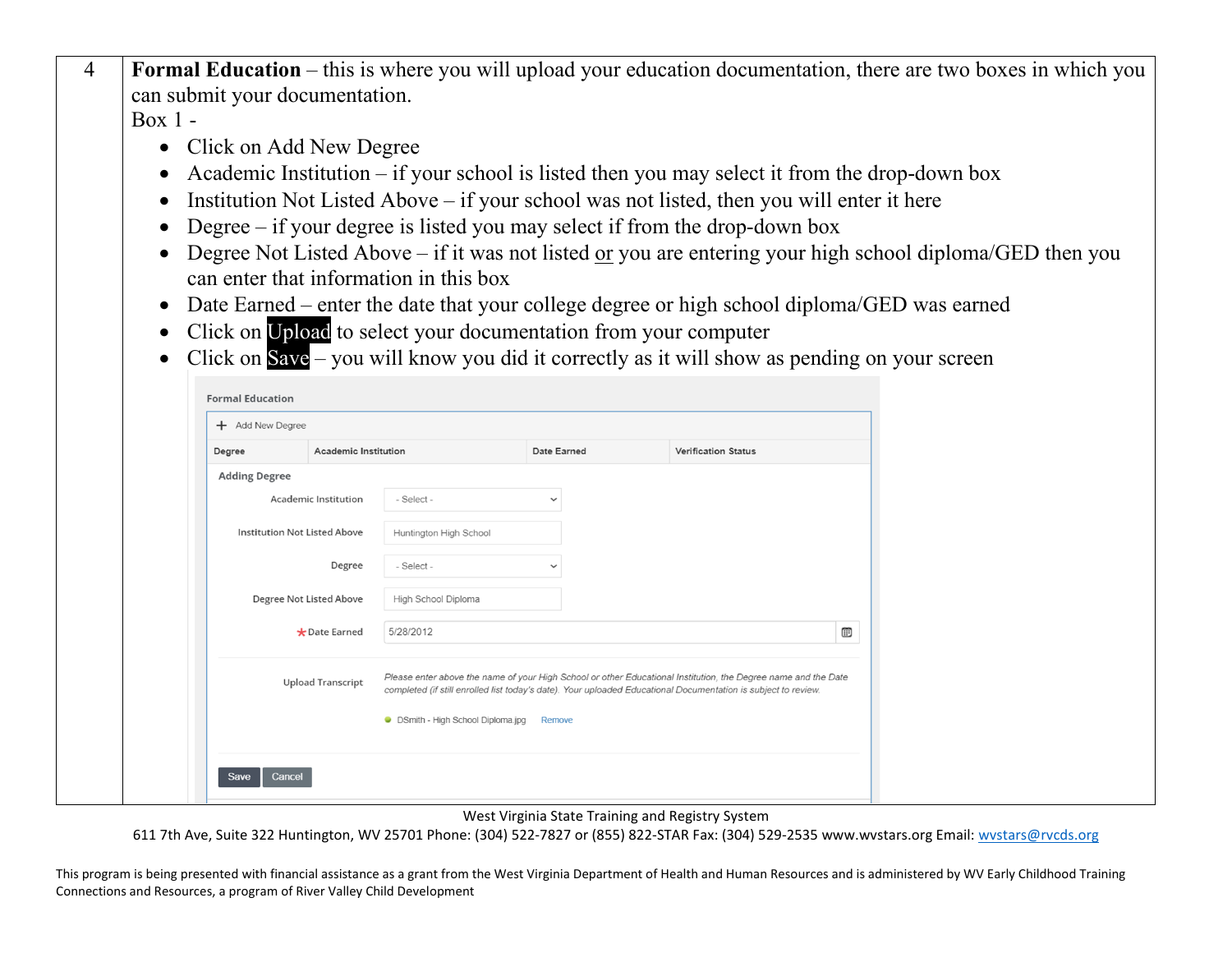$Box 2 -$ 

- Click on Add New Academic Coursework
- Academic Institution if your school is listed then you may select it from the drop-down box
- Institution Not Listed Above if your school was not listed, then you will enter it here
- Click on Upload to select your documentation from your computer
- Click on Save you will know you did it correctly as it will show as pending on your screen

| Add Coursework                      |                                                |  |
|-------------------------------------|------------------------------------------------|--|
| <b>Academic Institution</b>         | Marshall University<br>$\checkmark$            |  |
| <b>Institution Not Listed Above</b> |                                                |  |
| <b>Upload Transcript</b>            | Your uploaded transcript is subject to review. |  |
|                                     | • DSmith - Marshall Transcripts.jpg<br>Remove  |  |
|                                     |                                                |  |

\*Please Note – for college coursework you must submit a copy of official transcripts, we do not accept college diplomas.

West Virginia State Training and Registry System

611 7th Ave, Suite 322 Huntington, WV 25701 Phone: (304) 522-7827 or (855) 822-STAR Fax: (304) 529-2535 www.wvstars.org Email: [wvstars@rvcds.org](mailto:wvstars@rvcds.org)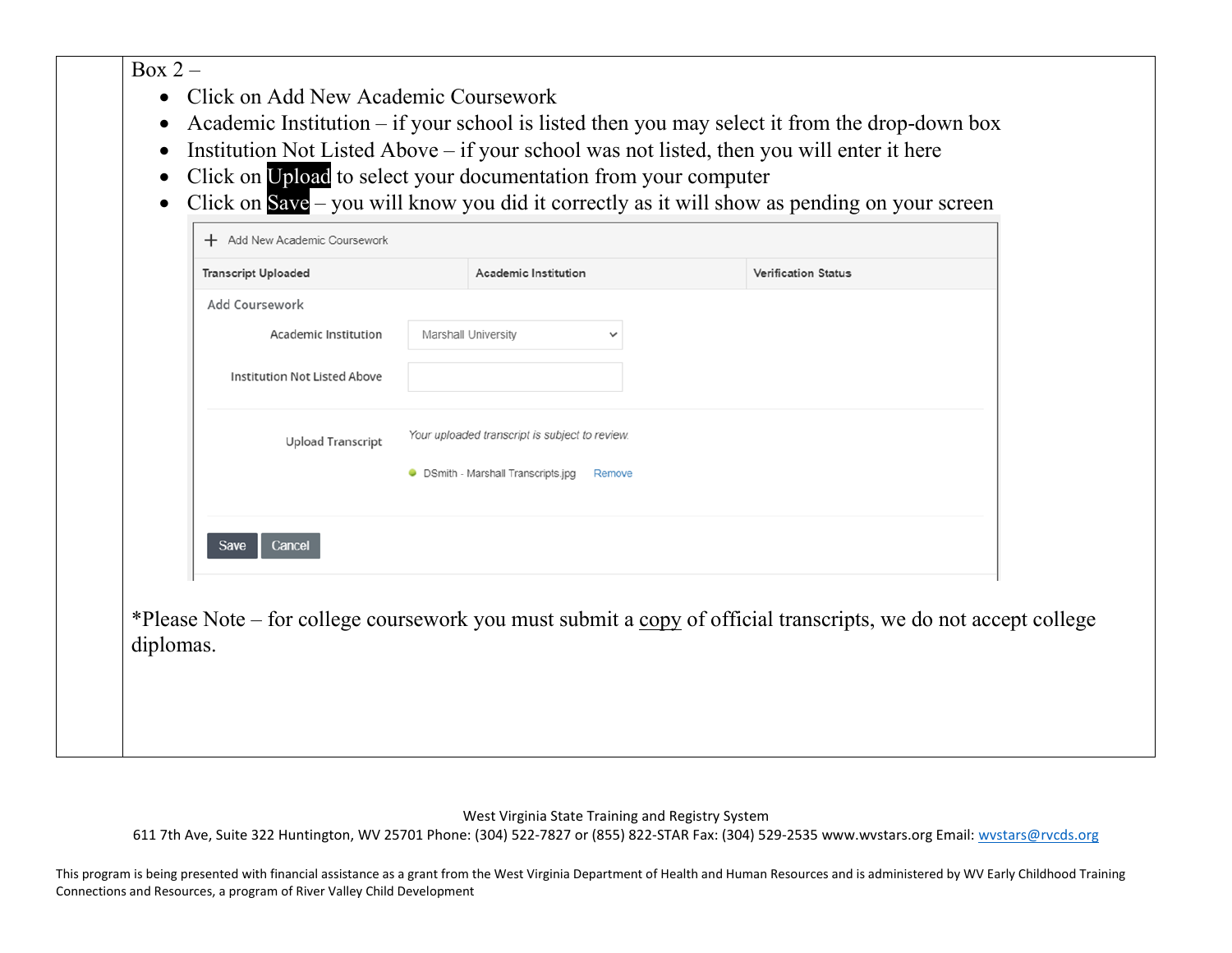| professional development hours added to your record and certifications/licenses/endorsements such as your<br>Department of Labor Certificate, CDA Certificate or teaching license.<br>Box $1$ – use this box to submit training certificates<br>Click on Upload to select your documentation from your computer<br>Click on Save - you will know you did it correctly as it will show as Pending Review under Verification<br><b>Professional Development</b> |  |
|---------------------------------------------------------------------------------------------------------------------------------------------------------------------------------------------------------------------------------------------------------------------------------------------------------------------------------------------------------------------------------------------------------------------------------------------------------------|--|
|                                                                                                                                                                                                                                                                                                                                                                                                                                                               |  |
|                                                                                                                                                                                                                                                                                                                                                                                                                                                               |  |
|                                                                                                                                                                                                                                                                                                                                                                                                                                                               |  |
|                                                                                                                                                                                                                                                                                                                                                                                                                                                               |  |
|                                                                                                                                                                                                                                                                                                                                                                                                                                                               |  |
|                                                                                                                                                                                                                                                                                                                                                                                                                                                               |  |
|                                                                                                                                                                                                                                                                                                                                                                                                                                                               |  |
|                                                                                                                                                                                                                                                                                                                                                                                                                                                               |  |
|                                                                                                                                                                                                                                                                                                                                                                                                                                                               |  |
| <b>Upload Date</b><br><b>Verification Status</b>                                                                                                                                                                                                                                                                                                                                                                                                              |  |
| Your uploaded course certificate is subject to review.                                                                                                                                                                                                                                                                                                                                                                                                        |  |
| <b>Upload Course</b><br>● Non STARS Training - Food Handlers.jpg<br>Remove<br>Certificate:                                                                                                                                                                                                                                                                                                                                                                    |  |
|                                                                                                                                                                                                                                                                                                                                                                                                                                                               |  |
|                                                                                                                                                                                                                                                                                                                                                                                                                                                               |  |
|                                                                                                                                                                                                                                                                                                                                                                                                                                                               |  |
|                                                                                                                                                                                                                                                                                                                                                                                                                                                               |  |
|                                                                                                                                                                                                                                                                                                                                                                                                                                                               |  |

West Virginia State Training and Registry System

611 7th Ave, Suite 322 Huntington, WV 25701 Phone: (304) 522-7827 or (855) 822-STAR Fax: (304) 529-2535 www.wvstars.org Email: [wvstars@rvcds.org](mailto:wvstars@rvcds.org)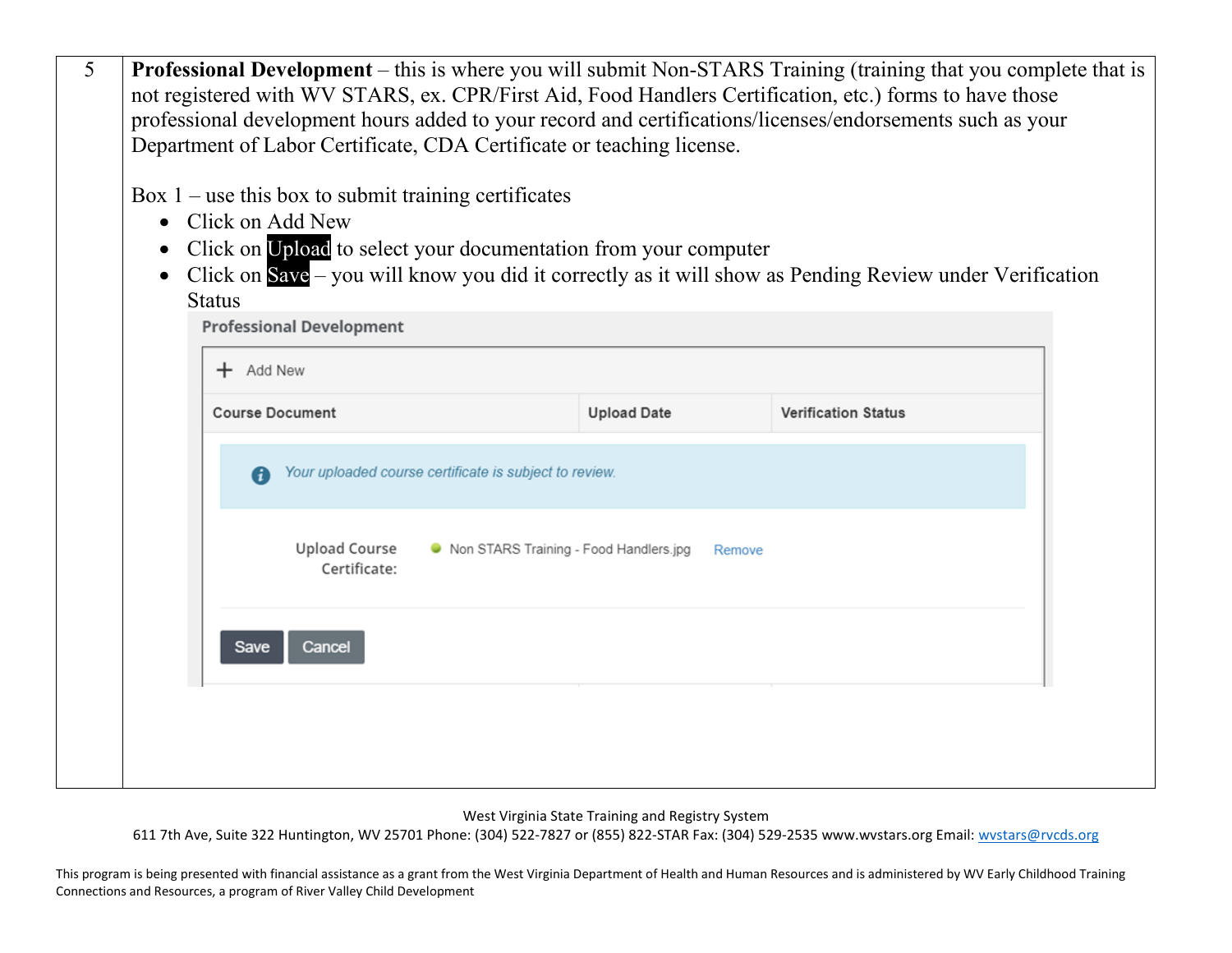Box 2 – use this box to submit your certifications/licenses/endorsements

- Credential/License/Endorsement click on the drop-down box and select your credential, if it is not listed then click on Other.
- Awarded By enter the organization that awarded your credential
- State/Province enter the state that awarded your credential
- $\bullet$  Issue Date enter the date that the credential was awarded
- Expiration Date if your credential has an expiration date enter it here, if it does not expire then you will check the box No Expiration
- Click on Upload to select your documentation from your computer
- Click on Save you will know you did it correctly as it will show as Uploaded under Verification Status

| Credential / License / Endorsement   Awarded By   State/Province |                               |                                                      |                                                   | <b>Issue Date</b> |  | <b>Expiration Date</b> Verification Status |  |  |  |
|------------------------------------------------------------------|-------------------------------|------------------------------------------------------|---------------------------------------------------|-------------------|--|--------------------------------------------|--|--|--|
| Adding Qualifying Credential / License / Endorsement             |                               |                                                      |                                                   |                   |  |                                            |  |  |  |
| * Credential / License /<br>Endorsement:                         |                               | ACDS Department of Labor Certificate<br>$\checkmark$ |                                                   |                   |  |                                            |  |  |  |
| * Awarded By:                                                    |                               | <b>ACDS Program</b>                                  |                                                   |                   |  |                                            |  |  |  |
| $\star$ State/Province:                                          | West Virginia<br>$\checkmark$ |                                                      |                                                   |                   |  |                                            |  |  |  |
| * Issue Date:                                                    |                               | 6/23/2017                                            |                                                   |                   |  | Ë                                          |  |  |  |
|                                                                  |                               | No Expiration                                        |                                                   |                   |  |                                            |  |  |  |
| <b>Upload Documentation:</b>                                     |                               |                                                      | Your uploaded documentation is subject to review. |                   |  |                                            |  |  |  |
|                                                                  |                               |                                                      | • DSmith - ACDS DOL Certificate.jpg               | Remove            |  |                                            |  |  |  |
|                                                                  |                               |                                                      |                                                   |                   |  |                                            |  |  |  |
| Cancel<br>Save                                                   |                               |                                                      |                                                   |                   |  |                                            |  |  |  |

West Virginia State Training and Registry System

611 7th Ave, Suite 322 Huntington, WV 25701 Phone: (304) 522-7827 or (855) 822-STAR Fax: (304) 529-2535 www.wvstars.org Email: [wvstars@rvcds.org](mailto:wvstars@rvcds.org)